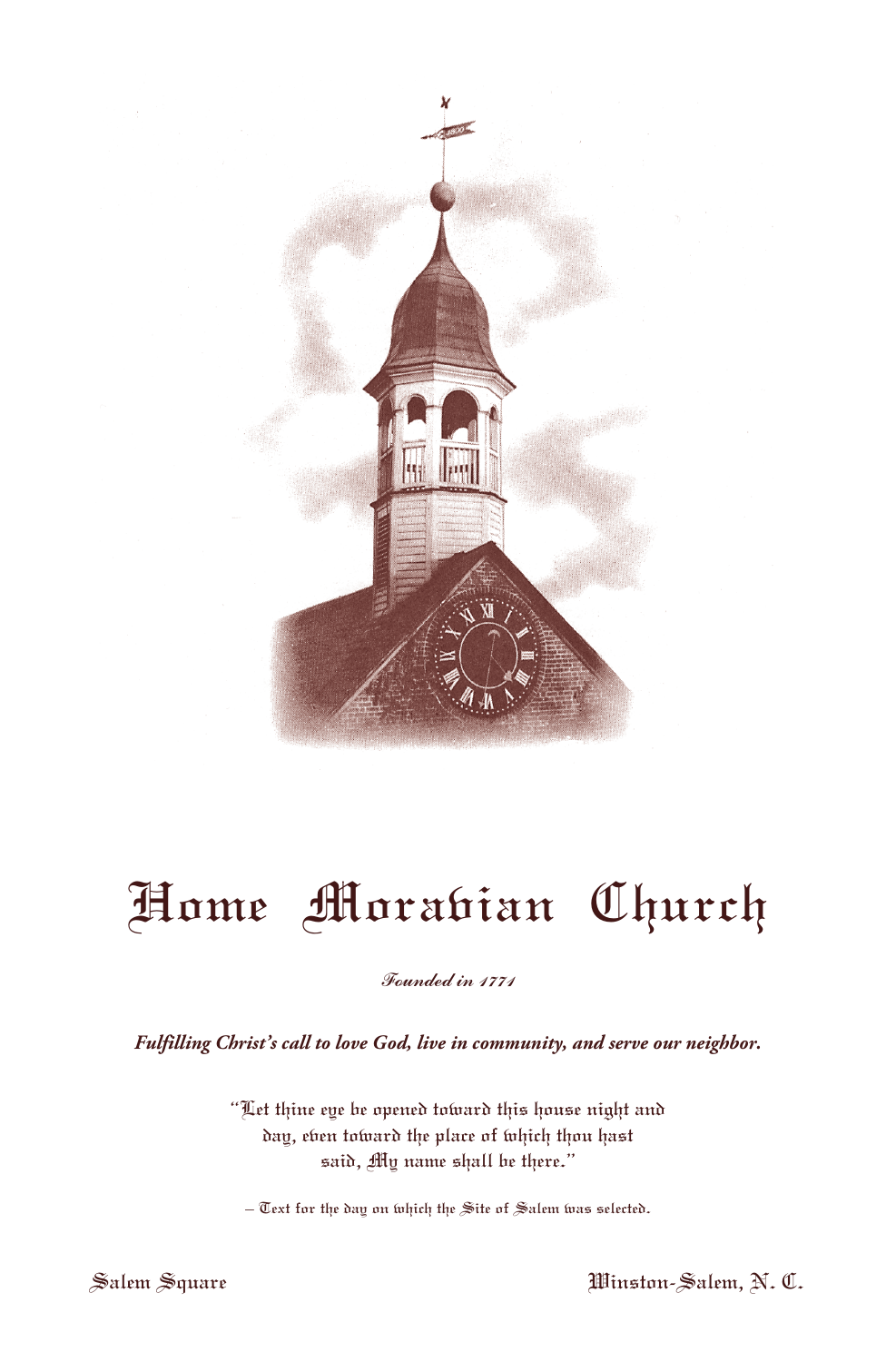## Sixth Sunday of Easter

## May 22, 2022

#### MORNING WORSHIP - 10:00 A.M.

WATCHWORD FOR THE WEEK: *Peace I leave with you; my peace I give to you.* John 14:27

| setting by Austin C. Lovelace (1919-2010) |
|-------------------------------------------|

#### CALL TO WORSHIP

#### HYMN: *I Search for You, Lord*

I search for you, Lord, in the washing and churning of ocean's tide. I look for your presence in all of the brightness of morning's sky. I wander in fields of clover and flowers that smell so sweet. I feel the brown earth and soft grass under my feet. **Refrain:** Lord, I know you're not far away. God, I reach for you each day. You are my life; you are my way.

I stand in the city and notice the people who live and die. I look in their faces and see the nothing of years gone by. I weep for the heartache and all of the dreams that are shattered here. I feel the dark shadows, the loneliness, and the fear. **Refrain**

Lord, I wonder in all there is and all of time Will the power of love and peace be known to humankind? Will oceans and skies and fields and flowers ever know That we are here because you love us so? **Refrain**

| During the next hymn, children age 3 and up are welcome to follow Godly Play leaders to continue their worship in CE-101. |  |
|---------------------------------------------------------------------------------------------------------------------------|--|
| $HYNN - Won't You Walk with Me, Jesus (insert)$                                                                           |  |
|                                                                                                                           |  |
| SERMON - Why Do I Have to Go to Church?                                                                                   |  |
|                                                                                                                           |  |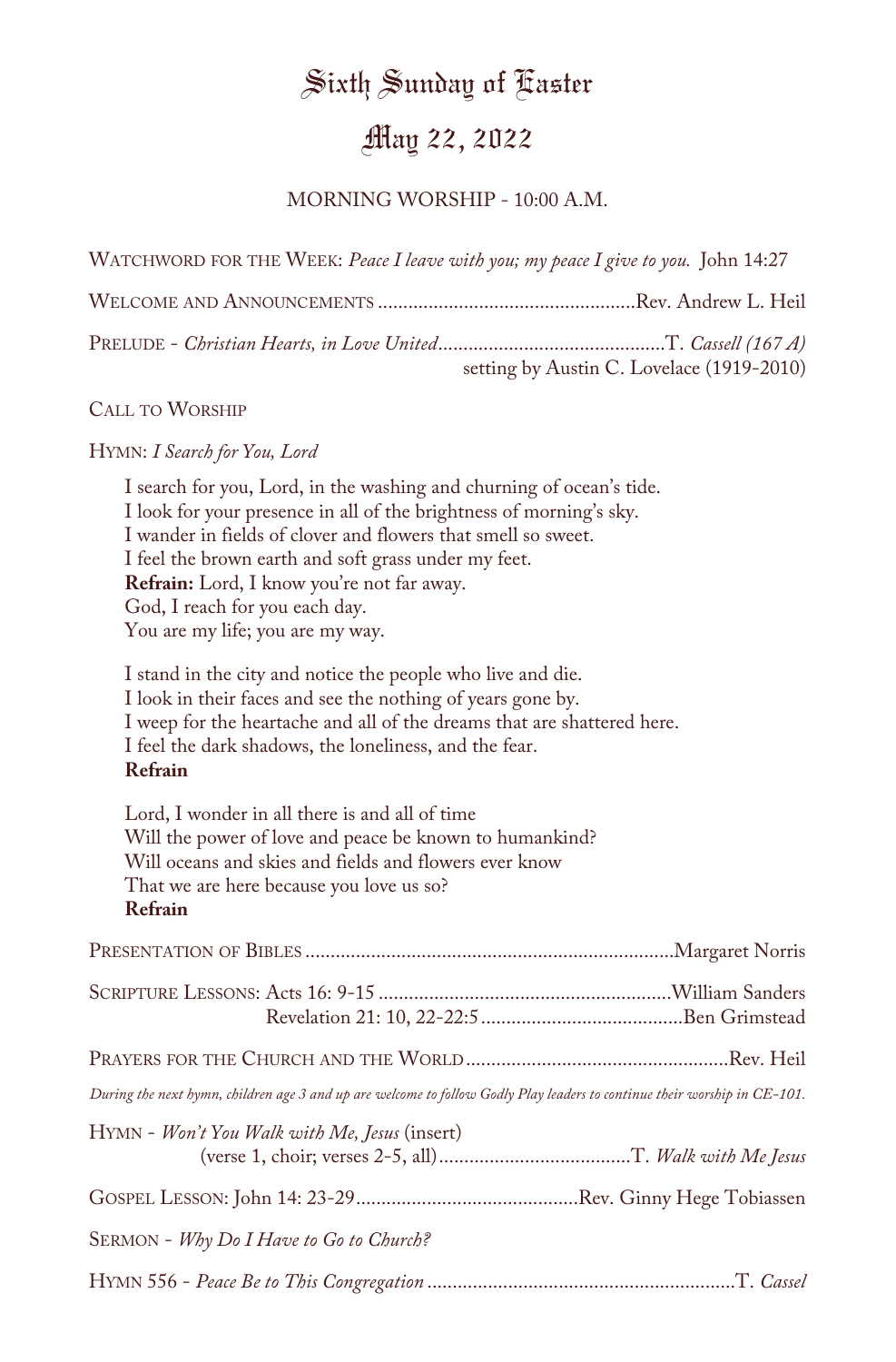#### PRESENTATION OF TITHES AND OFFERINGS

*The offertory provides an opportunity to reflect on the many ways that we can express our gratitude in response to God: with time, treasure, talents, and testimony. For financial giving online: Use the Moravian Ministries Foundation giving portal at https://mmfa.info/giving-portal/ Click the "Give Now" button on any page of the Home Church website. For more information, go to HomeMoravian.org/online-giving. You can make one-time or recurring gifts. Text HOME to 73256 on your phone.*

#### OFFERTORY INVITATION

ANTHEM: *Psalm 67 ...............................................................*Connor May Kelly (2022) Mykaela Caviness, Salem Caviness, Lilly Greene, Adelaide Merrick, Sarah Southerland *Connor May Kelly, Harp*

DOXOLOGY

OFFERTORY PRAYER

*Confirmation and My Walk of Faith*....................Reesa Devers (confirmation class of 2019)

LITURGY: *Confirmation and Affirmation of Baptism,* pages 170-174

| May God be gracious to us and bless us<br>and make his face to shine upon us,<br>that your way may be known upon earth,<br>your saving power among all nations.<br>Let the peoples praise you, O God;<br>let all the peoples praise you.<br>Let the nations be glad and sing for joy,<br>for you judge the peoples with equity<br>and guide the nations upon earth.<br>Let the peoples praise you, O God;<br>let all the peoples praise you.<br>The earth has yielded its increase;<br>God, our God, has blessed us.<br>May God continue to bless us;<br>let all the ends of the earth revere God. |
|----------------------------------------------------------------------------------------------------------------------------------------------------------------------------------------------------------------------------------------------------------------------------------------------------------------------------------------------------------------------------------------------------------------------------------------------------------------------------------------------------------------------------------------------------------------------------------------------------|
|                                                                                                                                                                                                                                                                                                                                                                                                                                                                                                                                                                                                    |
| Abide with us, within this house of grace.<br>Be present with us where we seek your face.<br>Here in your church, by one another's side,<br>We seek your comfort, Lord; with us abide.                                                                                                                                                                                                                                                                                                                                                                                                             |
| Abide with us, within the homes we make.<br>Give us foundations that no storm can shake.<br>Bless bonds of love, and keep them firmly tied;<br>Teach us your love, O Lord; with us abide.                                                                                                                                                                                                                                                                                                                                                                                                          |
| Abide with us, where in your name we go.<br>Call us to service, let us not be slow.<br>Show us your path, and ever be our guide.<br>And as we walk the road, with us abide.                                                                                                                                                                                                                                                                                                                                                                                                                        |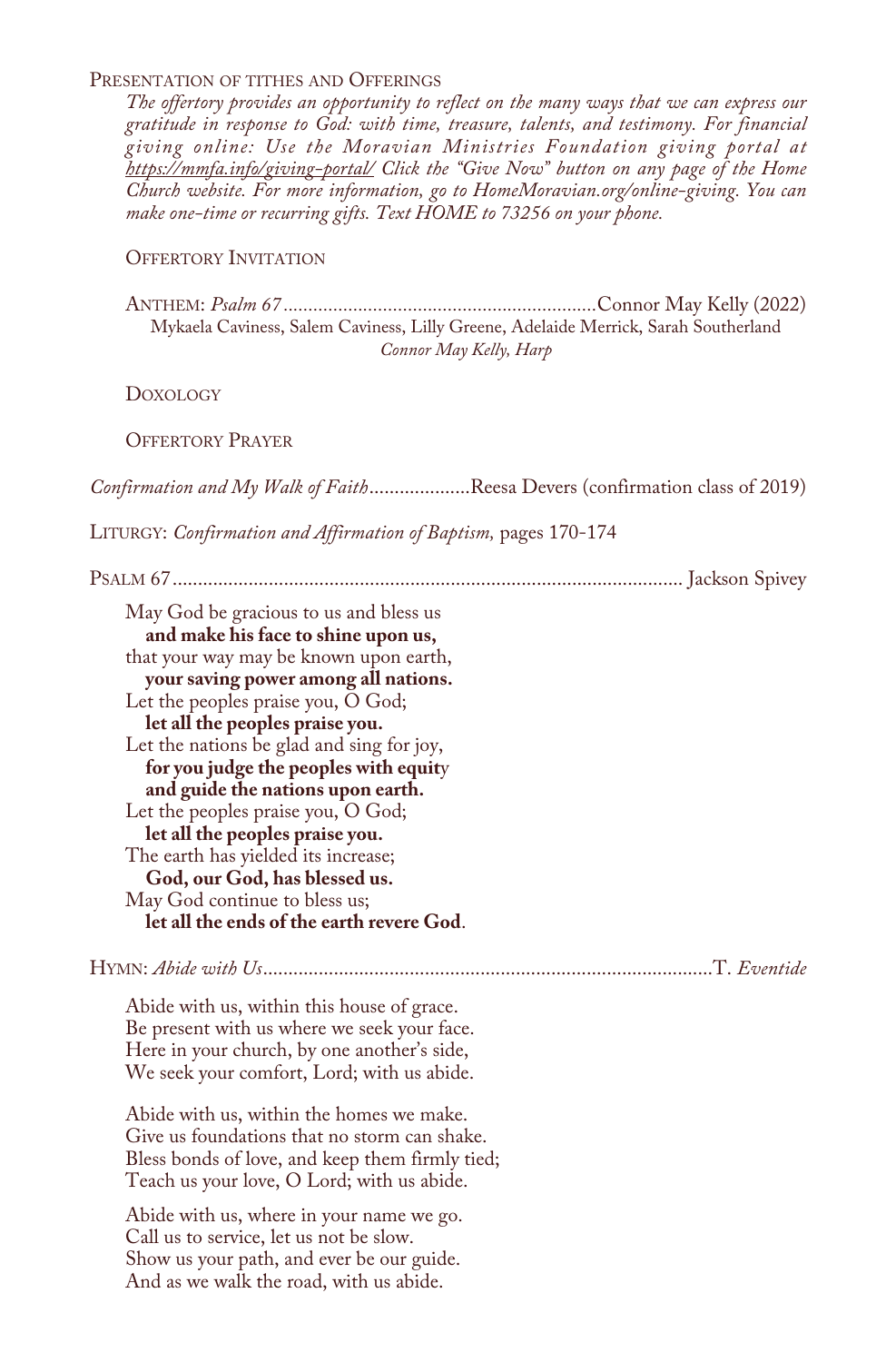Abide in us; may we abide in you. Through all our actions let our love be true. In every time, throughout this world so wide, Make us your dwelling, and in us abide.

| setting by Károly Köpe (1926-2002) |  |
|------------------------------------|--|

**BENEDICTION** 

CONGREGATIONAL RESPONSE - Hymn 832.......................................................T. *Gregor*

"I Search for You, Lord" text and tune Rick Sides and Jim Newsome, Jr., 1974. "Won't You Walk With Me, Jesus" text and music David M. Henkelman, 1971. Both hymns © 2013 Interprovincial Board of Communication and Moravian Music Foundation. Both hymns reprinted from *Sing to the Lord a New Song: A New Moravian Songbook* with the permission of the Moravian Music Foundation and Interprovincial Board of Communication. "Abide with Us" text by Ginny Hege Tobiassen.

#### **CONFIRMATION**

**We welcome** these young people into communicant membership this morning by Confirmation: *Mykaela Caviness, Salem Caviness*; daughters of Piper Caviness and Ronnie Caviness; *Lilly Greene*, daughter of Catherine and Brad Greene; *Ben Grimstead*, son of Amanda and Jamie Grimstead; *Adelaide Merrick*, daughter of Elizabeth Turner and Sam Merrick; *William Sanders*, son of Ashley and Kirk Sanders; *Sarah Southerland*, daughter of Valerie and Scott Southerland; and *Jackson Spivey*, son of Heather and Ron Spivey. Teachers: Robyn Goslen, Rev. Ginny Tobiassen, Lucy Strawsburg, Steve Strawsburg

**The flowers** are placed in the Sanctuary today by the Home Church Senior Friends in *honor of the wedding anniversary of George and Patsy Ernst, who were married at Home Church on May 27, 1962*.

#### **SUNDAY EDUCATIONAL PROGRAMMING**

**NURSERY, CE-105:** *Have a Great Day!*

**GODLY PLAY continued, 10:20 a.m., CE-101** (ages 3 and up): *The Road to Emmaus*

#### **ADULT SUNDAY SCHOOL, 11:15 a.m.:**

**Bible Discussion, Club Room (RB-4) and via Zoom:** *The Gospel of Mark, Chapter 7, verse 24 and following*

Zoom link for Bible Discussion: https://us02web.zoom.us/j/83528560373

**Scripture Encore, Parlor (CE-102) and via Zoom:** Acts 11: 1-18*, Transforming Change*

Zoom link for Scripture Encore: https://us02web.zoom.us/j/88570958774

#### **PERSONALS**

**Recovering at home:** Hallene Brindle - 2249 Westover Drive, 27103; JoAnne Livengood - 5000 South Bend Drive, 27107; Maude Mock - 3609 Ebert Court, Apt. 300D, 27127.

**At Salemtowne:** David Pfaff, Westerly Place, 1550 Babcock Drive Room 7122, 27106 **We embrace in sympathy:** the family of Rev. Wilfred Dreger, non-resident member, who died on May 14 in Nazareth, PA.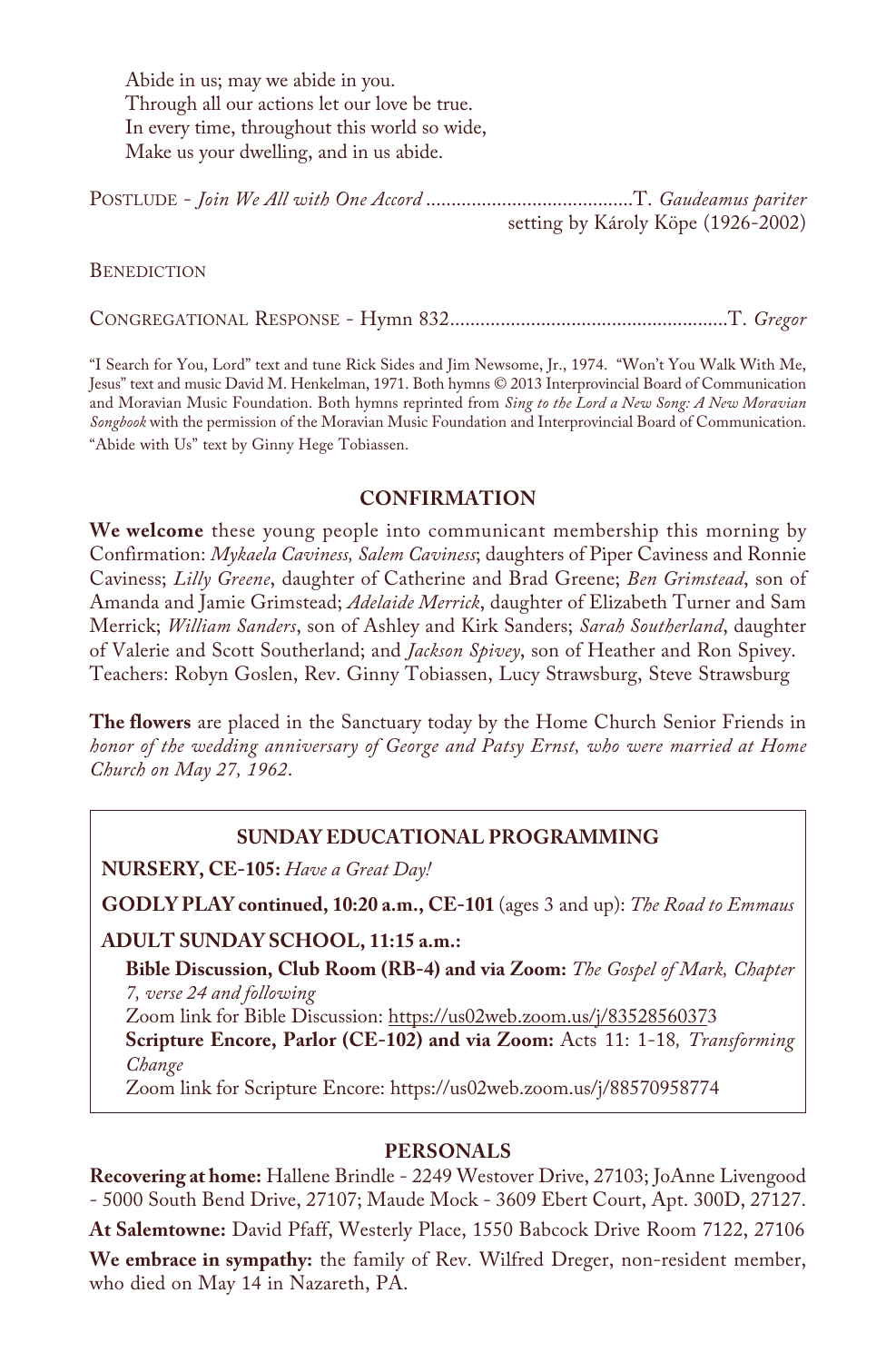#### **CALENDAR**

|               | Today - 10:00 a.m. - Morning Worship, Confirmation     |
|---------------|--------------------------------------------------------|
|               | 10:20 a.m. - Godly Play continues, CE-101              |
|               | 11:15 a.m. - Bible Discussion, Club Room RB-4 & Zoom   |
|               | Scripture Encore, Parlor, CE-102 & Zoom                |
| Monday -      | 5:00 p.m. - Christian Education Committee Meeting,     |
|               | Club Room and Zoom                                     |
| Tuesday -     | 6:00 p.m. - Candle Tea Committee Meeting, Zoom         |
| Wednesday -   | 4:00 p.m. - Volunteer Accelerator Team, Zoom           |
|               | 5:10 p.m. - Children's Choir, RB-5                     |
| Thursday -    | 9:00 a.m. - Stewardship Committee Meeting, Club Room   |
|               | 5:00 p.m. - World Mission Committee Meeting, Club Room |
|               | 5:30 p.m. - Gregor BellChor, RB-120                    |
|               | 6:30 p.m. - Choir Rehearsal, RB-5                      |
| Next Sunday - | 9:10 a.m. - Nursery, CE-105                            |
|               | 9:15 a.m. - Godly Play with Families, CE-101           |
|               | 10:00 a.m. - Morning Worship                           |
|               | 10:20 a.m. - Godly Play continues, CE-101              |
|               | 11:15 a.m. - Bible Discussion, Club Room RB-4 & Zoom   |
|               | Scripture Encore, Parlor, CE-102 & Zoom                |
|               |                                                        |

#### **ADDITIONAL ANNOUNCEMENTS**

**Next weekend is FAMILY CAMP AT LAUREL RIDGE, May 27-29**; contact Margaret at mnorris@homemoravian.org for more details.

**VACATION BIBLE SCHOOL:** Mark your calendars for *Monumental Vacation Bible School*. The family-based weekend is July 22-24 and the Monday-Thursday morning time for children and younger youth is July 25-28.

**Update College-age Moravian Records** - If you have a Home Church family member who is graduating from any school or receiving a degree of any kind, send the information to Jane Shore at jshore@homemoravian.org, or call 336-722-6171 or place a note in the offering plate. Please include the name of the school and the degree being received, particularly if it is a postgraduate degree. Also, we need information on your child's current college studies. Send the below information to Jane (see the above on how to send). Name, Email address, college or university name (if applicable), cell phone number.

**Join Salem Band** on May 24 for its season-opening concert. All concerts FREE in Salem Square, Old Salem. Bring a blanket or lawn chair. Food vendors on site. RAINDATE = May 27.

**Observers at Synod** - Want to see what Synod looks like? A limited number of seats will be made available for Moravians to come and observe the plenary sessions of Synod, June 1 – June 4 at Winston Salem State University. Each plenary session has seating for up to 15 observers. In order to provide the opportunity for as many people as possible, each observer is limited to one session. Observers do not have voting or speaking privileges, and they must register for the session they plan to attend. If you are interested in being an observer, please follow the link below to fill out the form: https://forms.gle/Wnge9Ny5FB4JwV5bA. If you have any questions or have trouble filling out this form, please contact The Rev. Walter Bishop by email at wcbishop001@gmail.com

**Back to Breakfast!!** - Breakfast lovers and early birds, rejoice! Plans are afoot to resume our weekly fellowship breakfast! Beginning on Wednesday, June 8, we will gather at 7 a.m. each Wednesday at the Olive Tree on the corner of Stratford Road and Westview Drive. We look forward to Home Church members' sharing the Daily Text, good conversation and great food (don't miss the huevos rancheros!). See you there!

**250th Anniversary t-shirts** are still available. Contact Beth Baldwin or Mallie Graham to purchase.